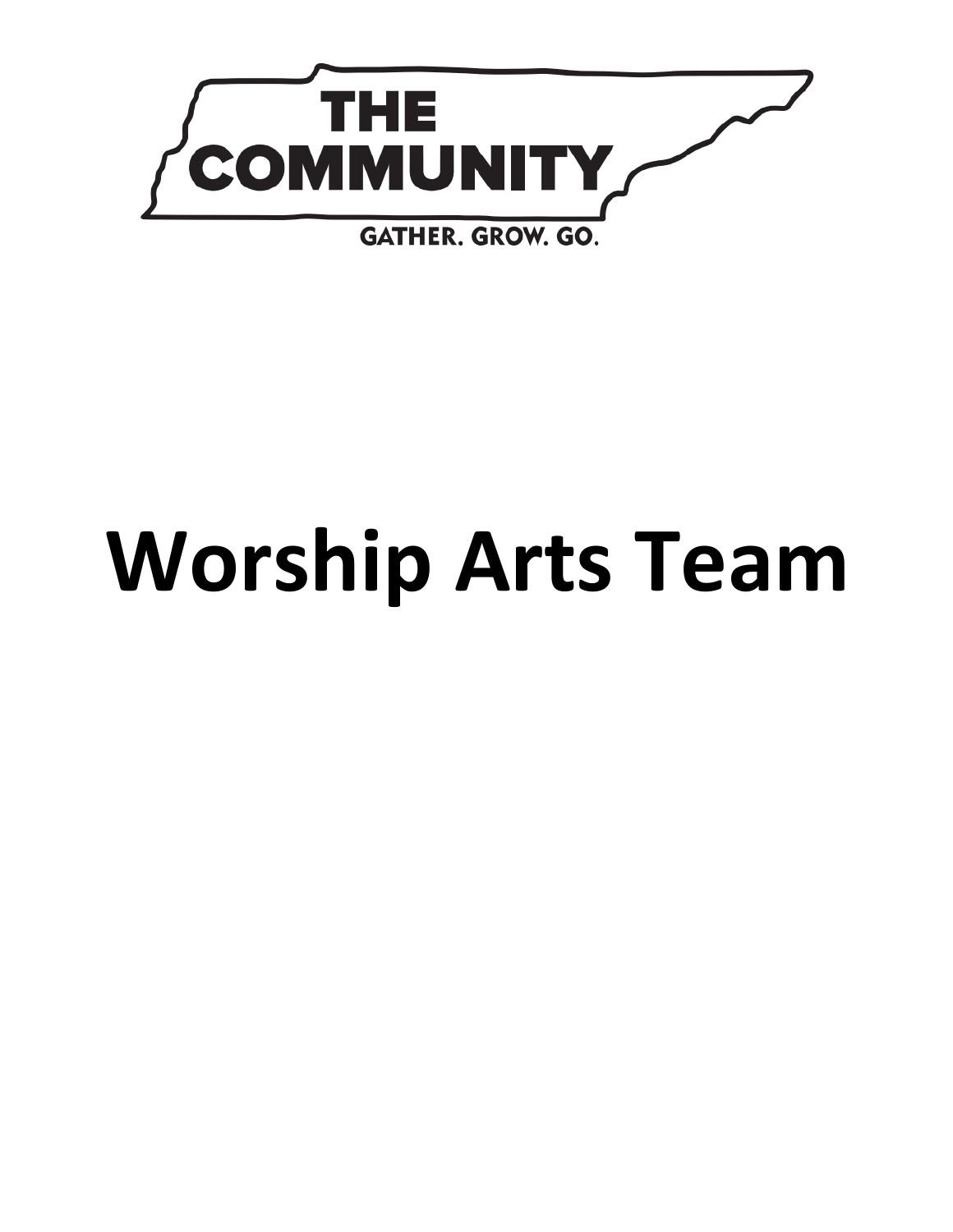Welcome to The Community Worship Arts Ministry. We are so excited to introduce you to our family! We hope that these handouts will better equip you to get involved in areas that you're passionate about, as well as help you navigate through the process. You will find many different resources within these pages that will help you get planted here.

## **Beginning the process**

In order to be involved in the Worship Arts Team here at The Community, you need to either be a Covenant Member of The Community or be working towards membership. It is important for those that serve on the platform, that your heart is connected wholly to Christ and to the mission, vision values and strategies of The Community here in Dyersburg. Our commitment to you is that we will give you the tools that will equip you to grow as a worshipper and follower of Jesus. We also commit to you that if you discover that the Worship Arts Team is not where God is calling you at this time, we will walk with you as you seek the Lord and find a ministry that you are passionate about, connecting you with the right people to help you get started.

# **Worship Arts Team**

In terms of the Worship Arts Team here at The Community, there is a high standard of character, excellence, and skill that is required. Periodically throughout the year, we offer open auditions for those interested in serving on this team. We pray and seek the Lord regarding every member of our teams, and we understand that there are many people with the experience, heart and desire to be a part of our Worship Arts Team here at The Community. Though many are interested, we do not have the openings for everyone who shows interest. Our hope is that you are not discouraged by this, but rather you would consider being a part of this body through other areas of opportunity. We cannot fully see where God's plan may take us. We believe that our mission is to train worshippers to usher the church into the presence of God; and that begins with private times of worship, all before ministering on the Worship Arts Team. All this is to say that we welcome anyone who desires to develop as a worshipper. If you believe that you may be called to minister from the platform here at The Community, we invite you to begin the process. However, we cannot ensure that you will serve in the Worship Arts Team. We look forward to helping you discover what ministry God has set before you.

## **Worship Arts Team Mission, Vision & Culture**

**MISSION -** "OUR SOLE PURPOSE IS TO **GLORIFY GOD** THROUGH **LEADING**, **TEACHING** AND **FOSTERING** AUTHENTIC WORSHIP IN BELIEVERS, WHILE **CAUSING** NON-BELIEVERS TO WANT MORE!"

**VISION -** To equip and train worshippers and worship leaders to be able to usher people into the presence of God.

**CULTURE -** Family of worshippers who are living worship with or without an instrument or platform.

And this all stems from the mission, vision, values & strategies of "The Community" that we serve…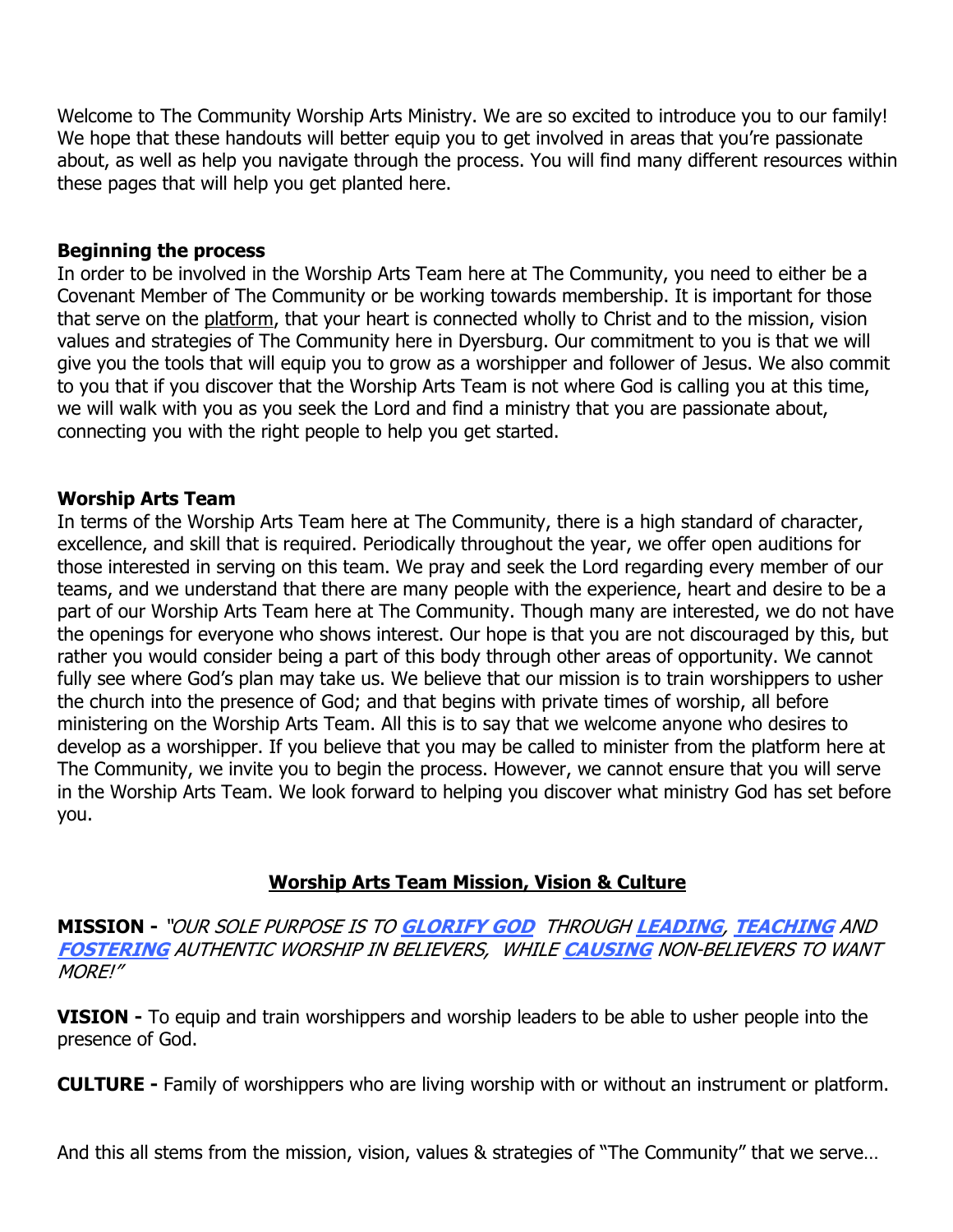# **The Community Mission, Vision, Values & Strategies**

# **MISSION**

To reach our communities locally and globally with the message of freedom and fullness found in Christ.

# **VISION**

As the community of believers, we are committed to gathering, growing, and going while being built up in love, as each person does their part.

GATHER - as the Community of Believers to encourage each other in love and action GROW - in relationship with God and others through discipleship and teaching GO - out with the Gospel of Jesus, through the church, to the nations, for the Kingdom

# **VALUES**

We value learning God's Word by spending regular time with Him We value loving God's Word by fulfilling the Great Commandment We value living God's Word by fulfilling the Great Commission

# **STRATEGIES**

These are intentional plans we put together after countless hours of prayer, wise counsel, seeking God in His Word, depending on the Holy Spirit, and honoring God for the harvest.

# **The Community T4**

It is our desire and expectation that each covenant member of The Community would be actively engaged in the Biblical mandates of T4:

# ✓**TIME**

• Investing your time in the Kingdom work through partnering with the local church.

# ✓**TALENT**

• Investing your talent through the opportunities for service in and through the local church.

# ✓**TREASURE**

• Investing your treasures in the ministry of the local church as a generous and faithful giver.

# ✓**TESTIMONY**

• Investing your testimony for the advancement of the Gospel through the church, to the nations, for the Kingdom.

Corporate praise and worship is more than a preliminary to preaching; it is not a part of a program or a ritual, and it is not a performance or a showcase of musical talent. Praise is declaring to the principalities, powers, and rulers of darkness what God has done, is doing, and will do (Eph 6:12).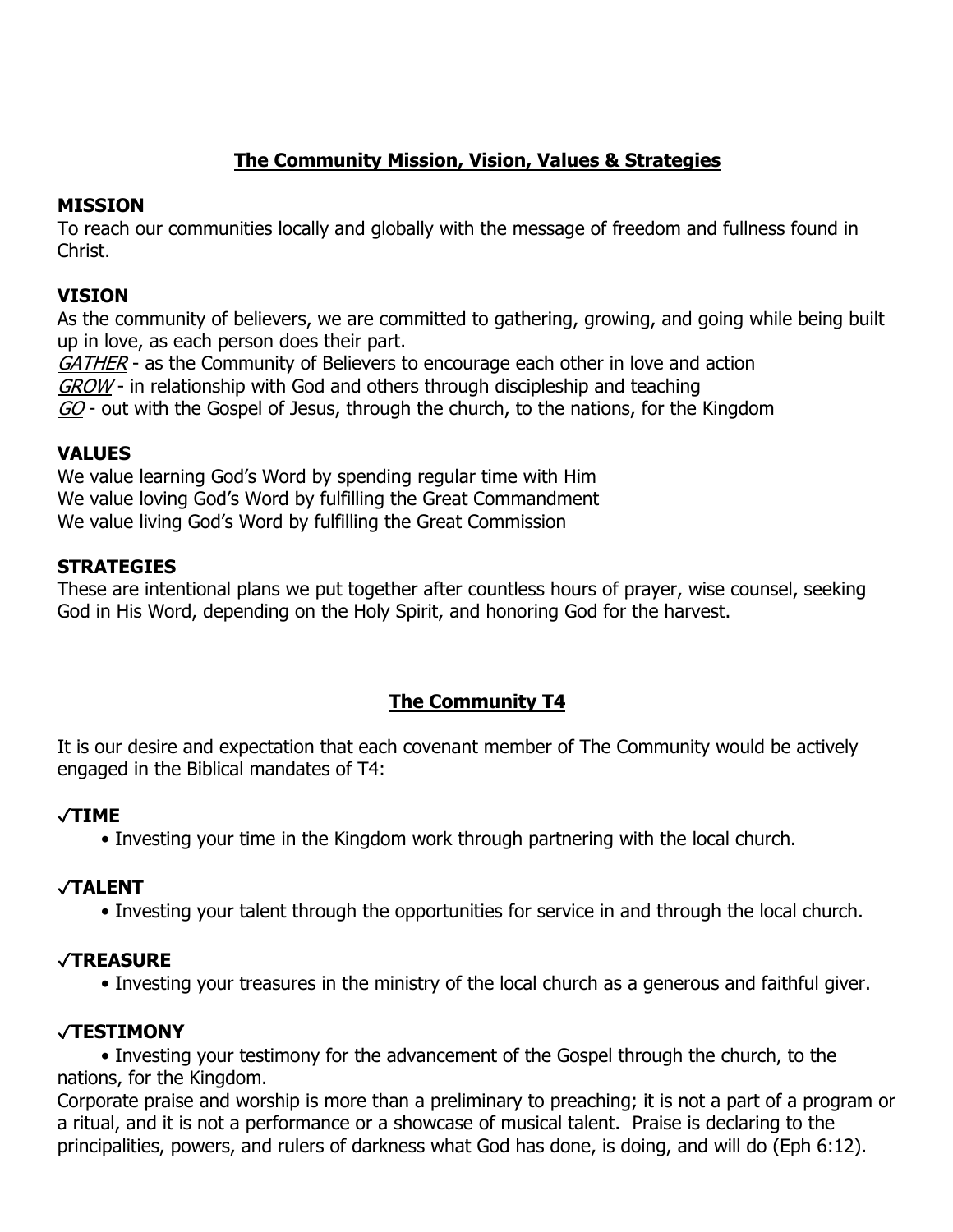We are called to demonstrate what Jesus carried out at Calvary (1 John 3:8), a demonstration that is manifested by the words we speak and by our obedience to God's Word (Prov 18:21, 1 Sam 15:22). Praise builds faith, faith creates miracles, and miracles glorify God!

Corporate Worship is more than a soft, pretty song or melody. Worship is our response to a holy, omnipotent God. If praise is declaring what God has done, is doing, or will do, then worship is declaring (and living) who God is. If we do not know who God is, we cannot worship Him in spirit and in truth (Jn 4:24). Our corporate worship should be a natural extension of the relationship that we have with God when we are alone. When we join together in one accord to worship the Lord as the singers and musicians did in II Chronicles 5:13-14, we believe that the tangible presence of Almighty God will fill the sanctuary, resulting in changed, transformed, and renewed lives.

When taking the above into consideration, we, the singers and musicians of this church, have an awesome responsibility: we are more than just a worship team - we are worship leaders. The expressions on our faces and the enthusiasm we show will inspire the congregation to begin to praise God and to enter into worship and praise. When the Body of Christ begins to worship and praise in one accord, the Lord can move in a mighty way, often manifesting Himself in salvation, deliverance, and healing.

It is the desire of this ministry team to be used of the Lord to sing His praises, to minister under the power of the Spirit of God, and to witness His touch and change in the lives of those to whom we minister.

## **OUR OBJECTIVES**

- 1) Come to the services filled with God's Spirit and power, ready to pour out of your spirit: Praise, anointing, and sacrifice (Acts 2:17)
- 2) Stand in the gap of hopelessness and pain by declaring what God has done, is doing, and will do to the enemy.
- 3) Prepare the ground of people's hearts for the seed of the Word. Our praise is the plow that breaks the hard, callused ground of religion, sin, and rebellion. "Judah will plow…" (Hosea 10:11)
- 4) Lead people into the life-changing presence of God through our example of worship and praise.
- 5) Most importantly, it is our responsibility to live a life of worship before God as Romans 12:1 declares:

"Therefore, I urge you, brothers, in view of God's mercy, to offer your bodies as living sacrifices, holy and pleasing to God--this is your spiritual act of worship." (NIV)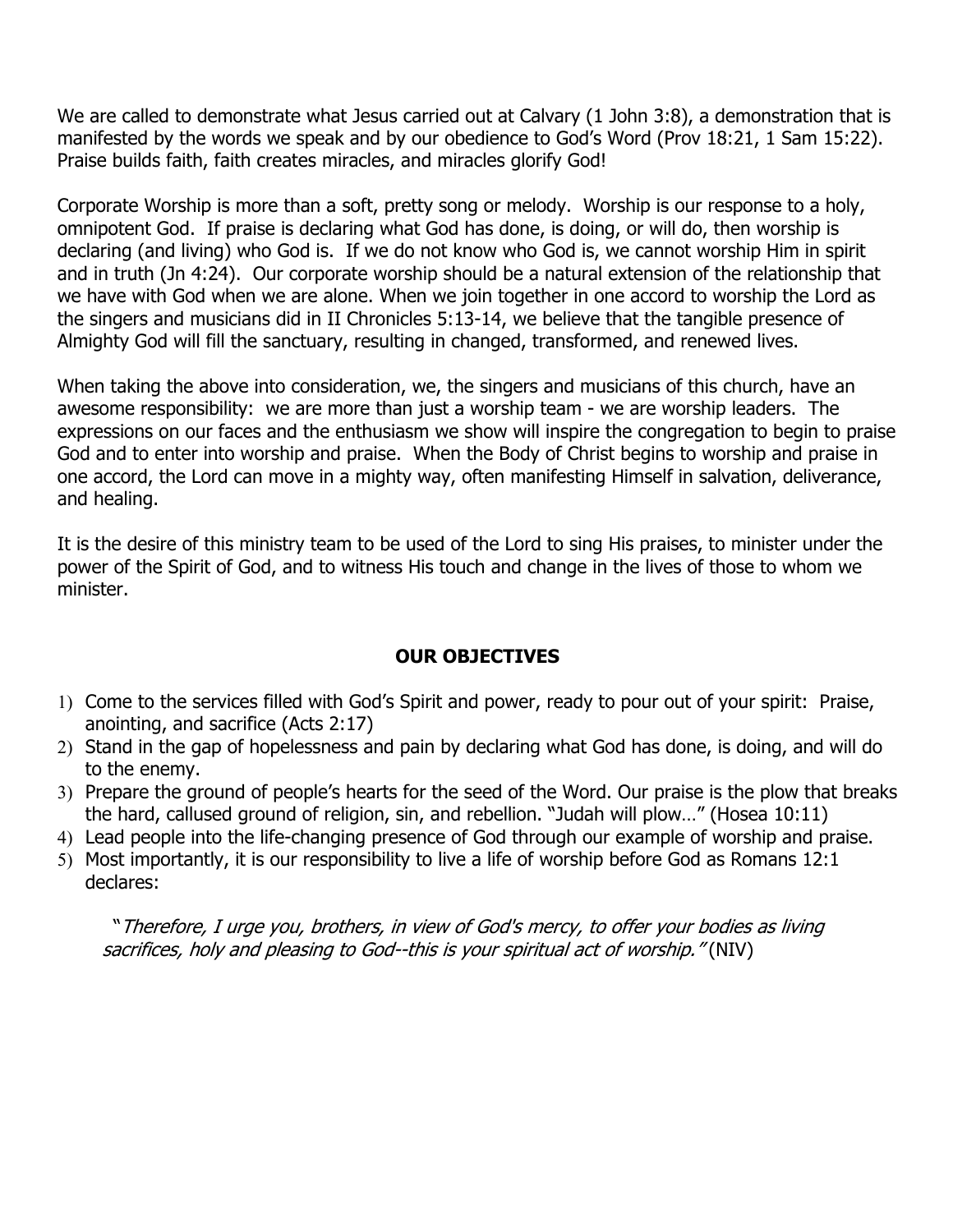## **OUR RESPONSIBILITIES**

The Musician is responsible to God the Father, your fellow team members, those that you minister to, those with whom you live, those with leadership above you, and to the sinner (the world).

Additionally, a musician is responsible for musical excellence - striving to be his/her best. You should also become spiritually-tuned and sensitive to other needs in the ministering body and in the congregation. We encourage growth - spiritual growth. As a minister, and a Christian you should strive to give God your best and become a fruit-bearer. You should be sensitive, compassionate, and concerned. We are no longer "spiritual" babes.

We advocate a personality that is appropriately seasoned with the Fruit of the Spirit - love, joy, peace, patience, gentleness, goodness, faithfulness, meekness, and self-control.

As a member of this group, the most important part of your life should be your relationship with God. It is imperative that you spend time with God to build your relationship with Him. Let God shine through your life each day at home, on the job, in the grocery store, the mall, on social media, or wherever you might go so that when you walk into a church service people can see Jesus, reigning as Lord in your life!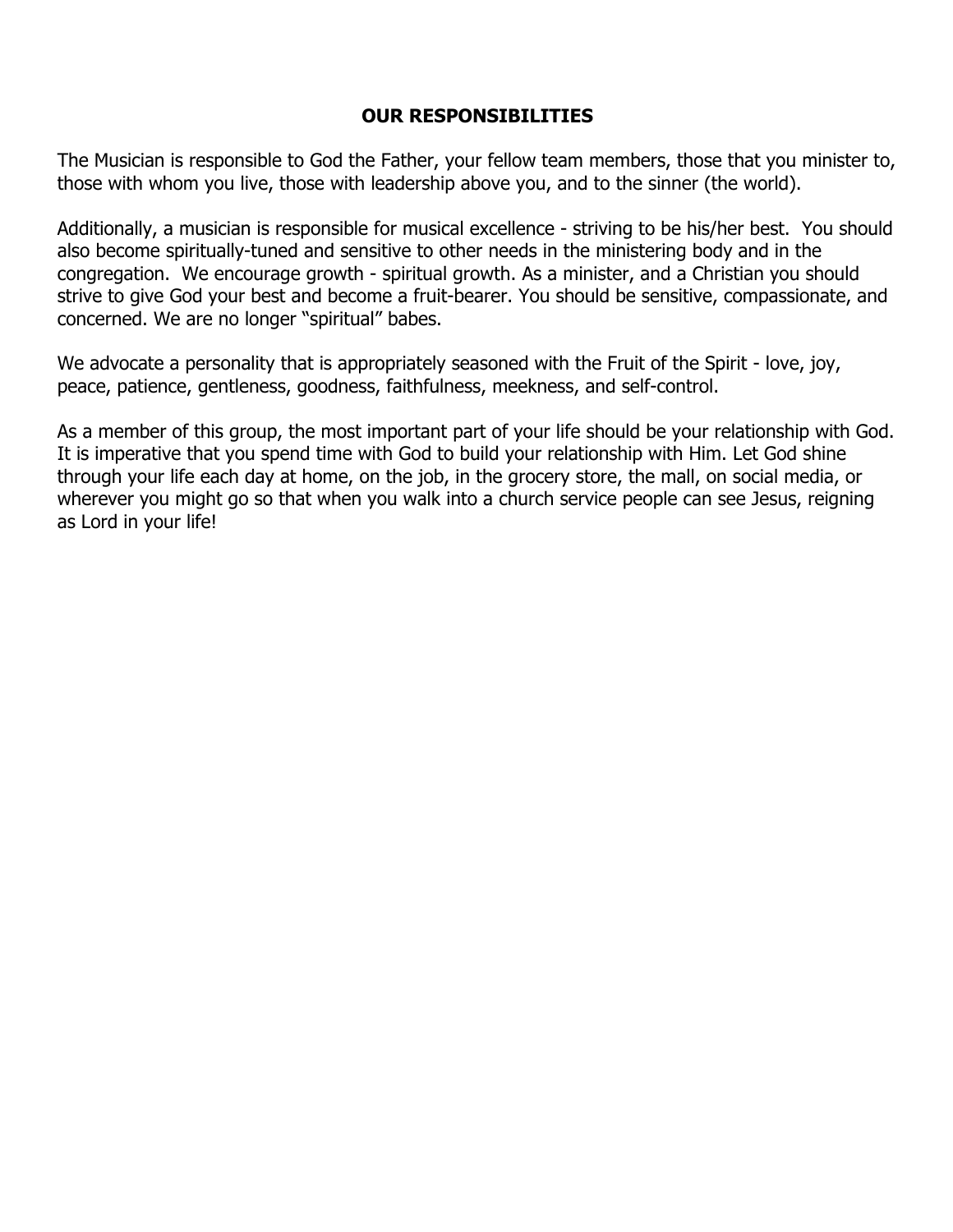## **The Community** *Worship Arts Team Values*

#### **Values**

The values I commit to hold to as a member of the The Community Worship Arts Team are:

- **Core** I realize the significance and importance of understanding the foundations of true worship, and I commit to furthering my knowledge of these foundations. God desires a heart that follows Him, and I commit to worshiping Him not only with my instrument and my voice but also with all of my heart, soul, mind and strength. Worship is a lifestyle and not an event and I want my life to be a living sacrifice for Him.
- **Character** I commit to continuing my pursuit of Christ-likeness through many means including the following:
	- $\circ$  Prayer I will pray for the The Community Worship Team, my leaders and The Community. I will pray for the services each week and come to rehearsals and events spiritually prepared to lead people into a personal encounter with God.
	- $\circ$  Private Worship I will worship in my quiet time and will live a life of worship everywhere I go.
	- o Bible Reading I love to read God's Word and will commit to reading His Word on a consistent basis.
	- $\circ$  Bible Study I want to know Him more, and I commit to studying His Word with consistency and passion.
	- $\circ$  Christ-likeness I realize that He has called me to a life that will reflect His likeness, and I commit to allowing His Holy Spirit to lead me into a lifestyle of sanctification and separation from the things of this world that could contaminate my spirit and body.
	- $\circ$  Social Media Be mindful of posting anything online that would reflect poorly on Jesus Christ, my reputation as His follower, and the churches reputation that I serve in.
	- $\circ$  Dress I will always seek to dress in a way that pleases my God & doesn't cause anyone to stumble or have their focus taken off of God.
	- $\circ$  Tithes & Offerings I commit to returning the Lord's tithe and to honor God with my financial offerings throughout the year.
- **Craft**  God has blessed me with the opportunity to serve Him using the gifts and talents He has given to me. I commit to continuing my pursuit of excellence through many means including the following:
	- $\circ$  I commit to practicing and playing through all songs before my scheduled rehearsal and service times.
	- o I will strive to play/sing all songs exactly as posted and will commit to memory all music so that I will not be dependent on charts during service times.
	- o I will be ready to rehearse and in position before all scheduled rehearsals as well as service times.
	- $\circ$  I will be prepared to make any changes to the arrangements and production of all songs on the song list and will be willing to work with all music/vocal directors while exhibiting a helpful and positive attitude.
- **Community** I see the value in nurturing a healthy relationship with all members of The Community Worship Team through nurturing personal relationships within the Worship Teams. I commit to love, value, respect and protect those I serve through many means including the following:
	- $\circ$  Trust I commit to trust others within healthy boundaries while believing the best motives.
	- $\circ$  Encouragement I commit to affirm, build and encourage others.
	- $\circ$  Resolution I commit to resolve conflict with forgiveness and reconciliation.
	- $\circ$  Unity I commit to walk in unity with grace and truth.
	- $\circ$  Accountability I commit to being accountable to others that I might produce fruitful returns.
	- $\circ$  Fun I commit to having fun as a team and family!

I commit to the above mission and values as a faithful, teachable and committed member of The Community Worship Arts Team, and I commit to pray for my fellow team members, their families, my leaders and the congregation I am honored to serve.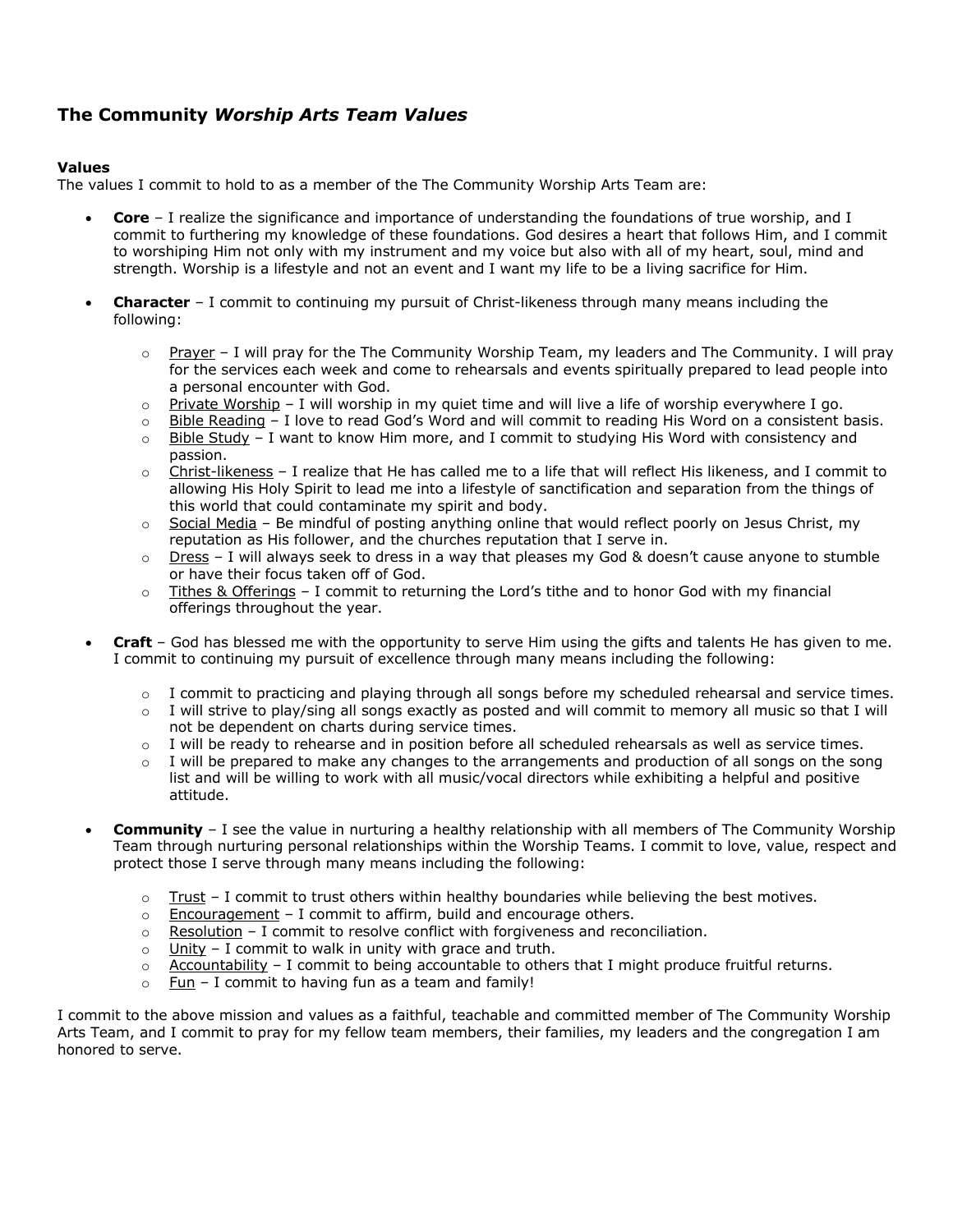## **Audition Information**

**First Step:** Contact the Worship Pastor, Mark Edington at mark@tc.church regarding your interests to be on the Worship Arts Team.

**Date:** TBD as set up between you & the Worship Pastor **Location:** The Community studio or in the main sanctuary **Time:** TBD as set up between you & the Worship Pastor

## **Preparation:**

Once you've contacted the Worship Pastor regarding your interest, a date will be set up to meet, go over your personal profile, and have an informal audition. You will be set up in Planning Center as a "practice" team member so that you can begin preparing for your audition.

**Instrumental Audition Important Note:** Drummers & Piano/Keyboardists will not need to bring your instruments- these will be provided for you. If you play acoustic, electric or bass you will need to bring your own. We will provide the amps. Electric guitarists need to bring your own pedal board (you will need to set it up quickly).

## **Arrival Time:**

TBD as set up between you & the Worship Pastor

## **Audition Process**

Listed here is the process that you will be taking the day of the evaluation.

- Arrive 15 minutes early at The Community campus. Depending on your instrument, meet in the studio or the sanctuary. - **Auditions may be videotaped for further evaluation.**

## **Results:**

You will be contacted directly from the Worship Arts Pastor or Assistant within 7 days following your audition. Detailed information will be provided with your audition results.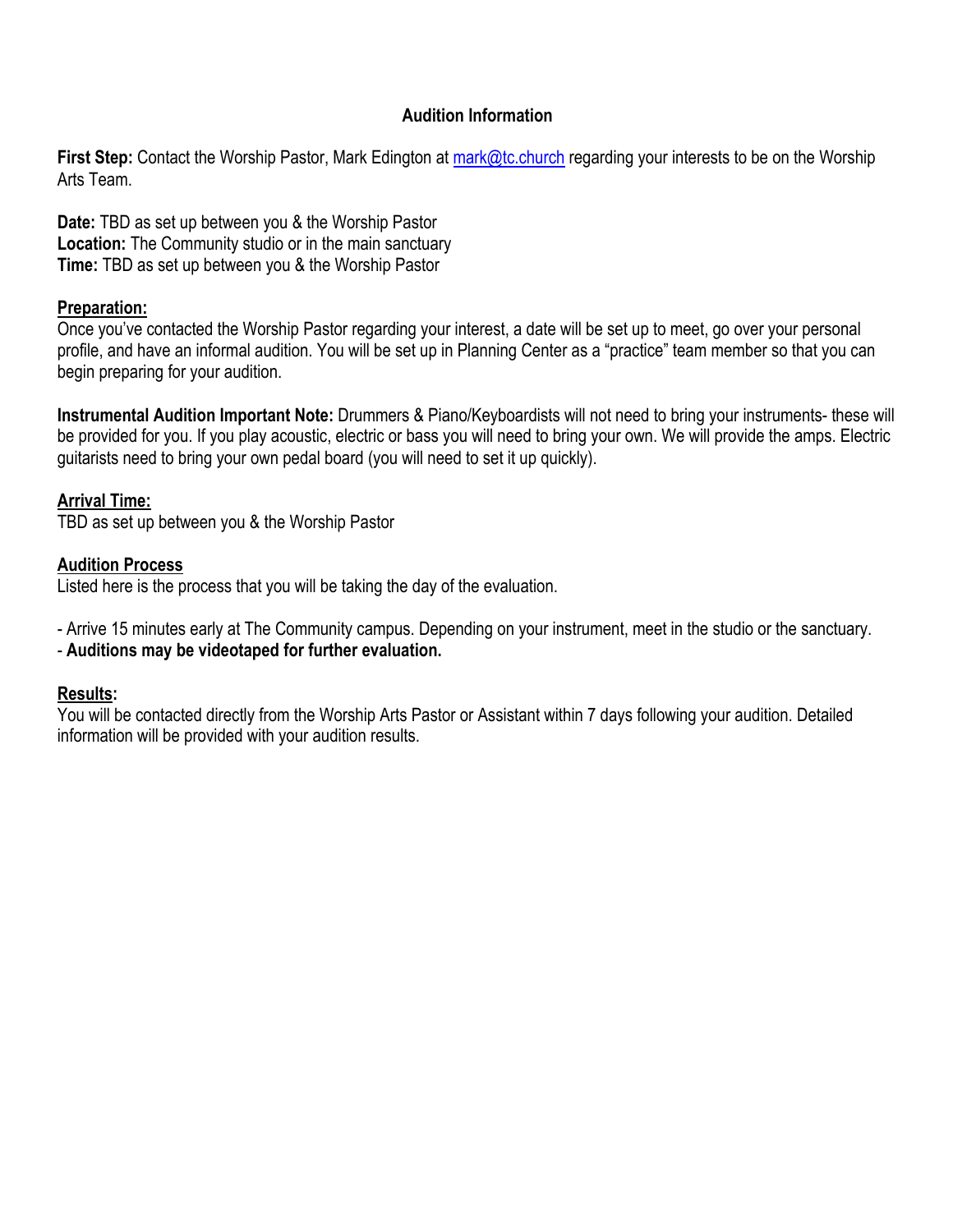## **Frequently Asked Questions:**

- 1. What will we be singing/playing to?
	- a. We use a tool here at The Community called click tracks. This system allows us to put together a background track with all instruments and be able to choose the ones we want to take out. For a portion of your audition, you will be singing/playing to a track with all parts/instruments but your own.
- 2. How will we hear the track?
	- a. You will be using an in-ear monitor system, or the click track will be heard through the monitors in our studio. The monitor pack and "in-ears" (headphones) will be provided for you, though you are welcome to bring your own in-ears.
- 3. What is a "Click"?
	- a. A click is a metronome that plays continual through each song to help keep everyone in time.
- 4. Will I need charts/lyrics?
	- a. No, charts and lyrics will be provided for you once your audition songs are agreed upon with the Worship Pastor. However, please work on memorizing your music.
- 5. Who will be in the room for the audition?
	- a. The Worship Pastor and Assistant will be present for the audition.
- 6. Who will see my audition footage?
	- a. Our worship staff and Lead Pastor Team are the only ones to view the footage. This will not be available for public view.
- 7. What should I bring?
	- a. You will only need to bring your completed personal profile, and your instrument as needed.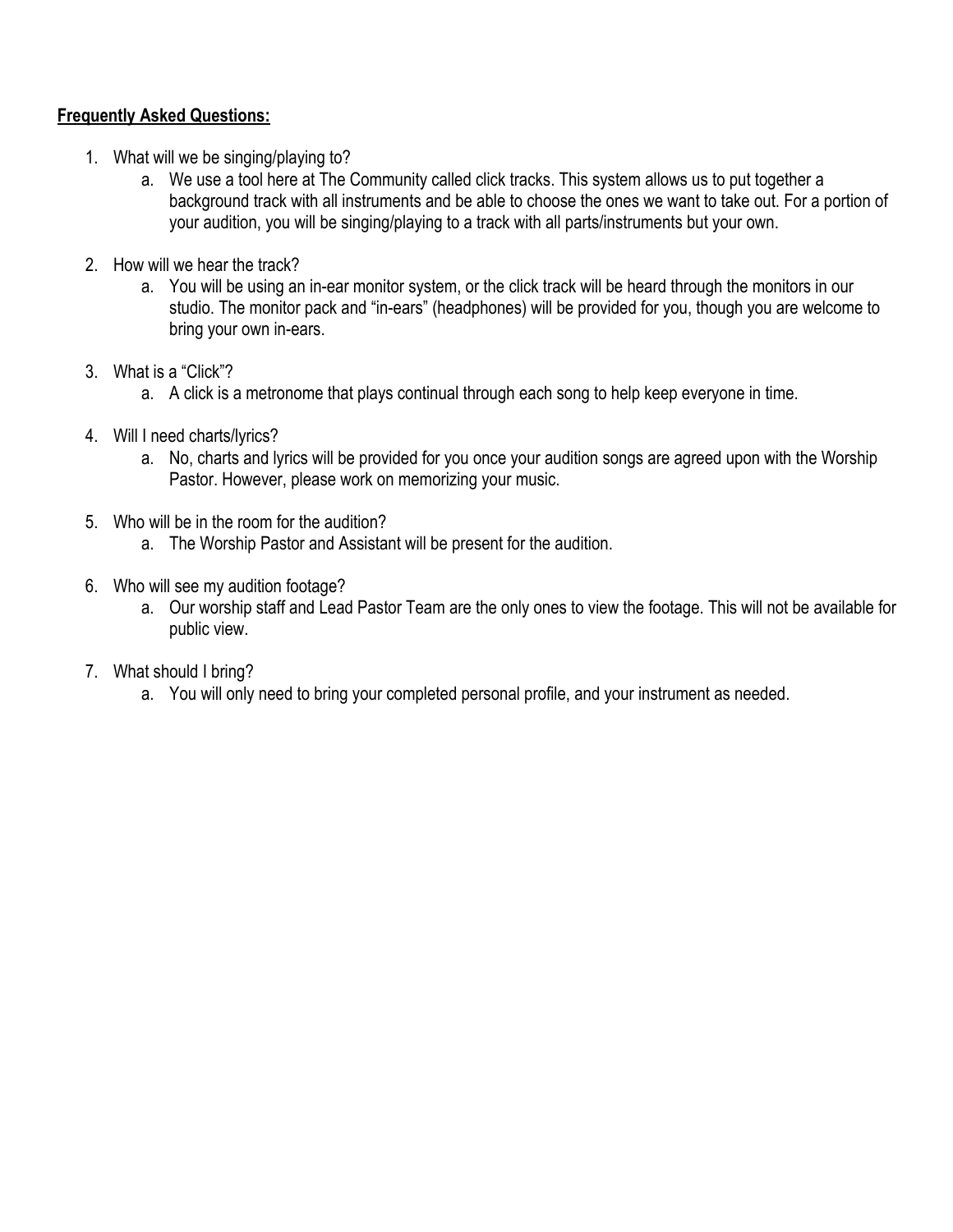#### **Qualifications**

- CORE, CHARACTER & CRAFT all strong and in order
- Committed, faithful member of The Community
- Committed to faithfully attend rehearsals and services
- Excelled musical proficiency

#### **Expectations**

#### • **Excellence**

- Commitment to giving your best in whatever you do
- Open to constructive criticism, lessons and improvement
- Be prepared for rehearsals by practicing ahead of time.

#### • **Commitment**

- Submission to the Lord's timing & the leadership's timeframe for your ministry here at The Community
- Faithful attendance & punctuality to rehearsals, sound checks, events, etc…
- Commit to serving for a period of one year.

#### • **Submission**

- Pray for our leadership, both the Worship Arts Team & The Community as a whole
- Respect and honor the leadership and submit to the guidelines and direction they set forth

#### • **Growth**

- Spiritual, Relational, Skillful
- Pledge to be spiritually prepared to minister (this includes having personal prayer and worship time while seeking the heart of God)

#### • **Team attitude**

- Be a team player! Your skill level may not be the same as others.
- Grow and flow together with a cooperative attitude
- Maintain an appropriate appearance and mode of apparel depending on the event and the circumstances.

#### • **Communication**

- Honorable communication between yourself, leadership, and fellow team members
- Develop healthy relational team dynamics through encouragement and positive exhortation
- Be mindful of posting anything online that would reflect poorly on Jesus Christ, my reputation as His follower, and the churches reputation that I serve in.

Now it's up to you…

#### **Click on the QR code** on the next page to complete the online form. By completing this Personal Profile, you are in agreement with the above statements & views.

I'm praying for God's direction as you enter into this process of being a part of the Worship Arts Team here at The Community.